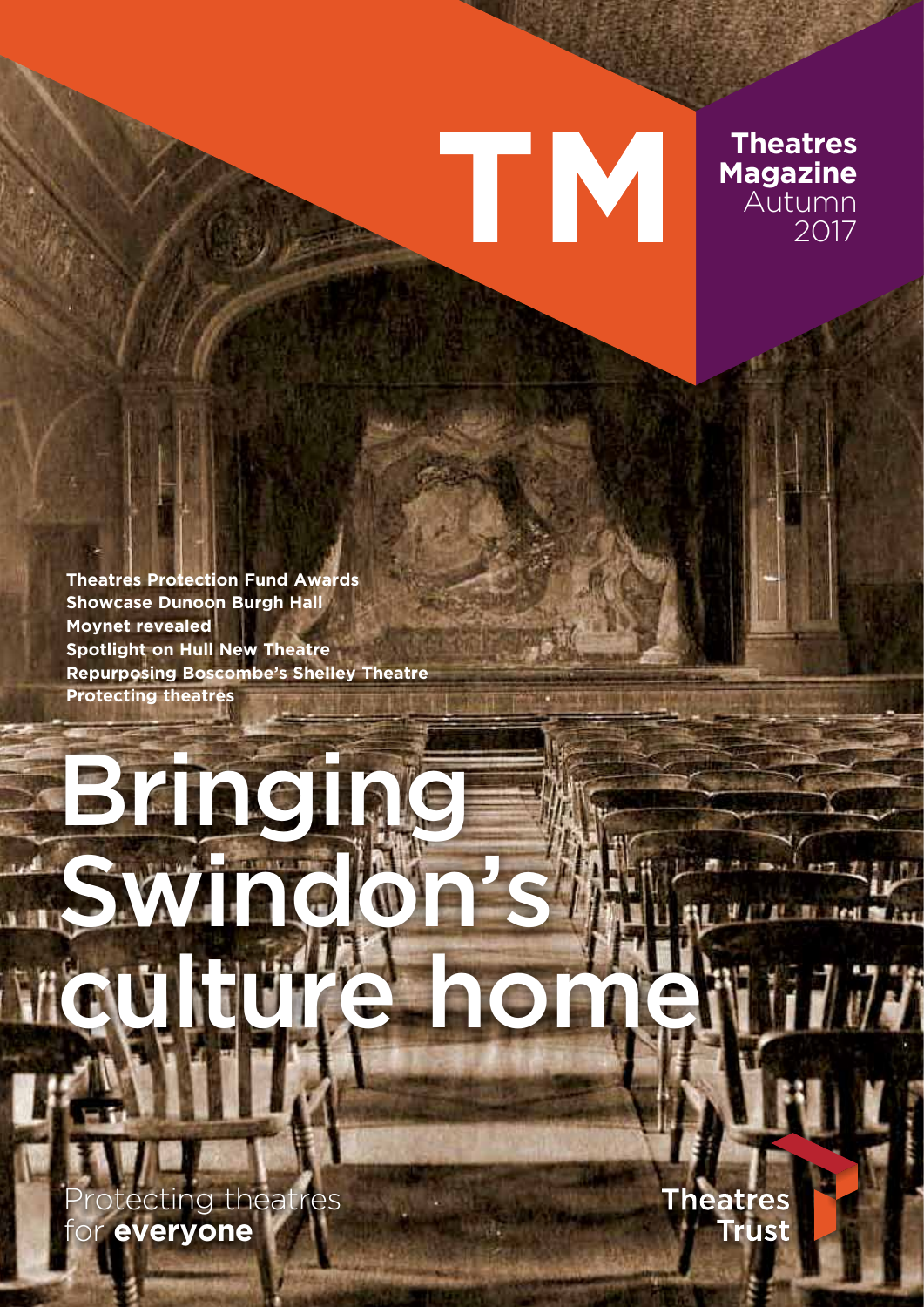### **Bringing Swindon's culture home**

**In advance of the Theatres Trust Conference on Theatres and Placemaking,** *Daniel Rose***, Executive Director of the Swindon Mechanics' Institution Trust, and also speaker at the conference, reminds us that the idea of culture and placemaking is not new. He argues that it's time to revive nineteenth century community movements banding together to address mutual social, health, learning and cultural needs in order to transform the places where communities live and work.**

'A hive of community, culture, learning and creativity' – marketing hyperbole straight from the latest regeneration project? Or the merits of a social, cultural and educational masterpiece of nineteenth century forward thinking?

It's the latter of course, because 175 years ago, the highly innovative and far-reaching work of Swindon's Mechanics' Institution was changing lives and expectations in a fast-changing and expanding town.

The Great Western Railway (GWR) arrived in 1842 to establish a new railway works, a site chosen by Isambard Kingdom Brunel and Daniel Gooch. New Swindon was born. This was a site at the base of a hill several miles from the small market settlement of Swindon, an agricultural place little changed for hundreds of years. The Railway Works were built in an area with no houses, schools, recreational facilities, shops or a market within easy reach, and against many odds in these muddy fields emerged a thriving place known for its engineering success and skilled workforce. Less is known about the social and cultural story that developed in the neighbouring Railway Village.

The GWR provided jobs and built the houses but the majority of the not insignificant needs and growing pains of New Swindon fell to the workers themselves to resolve – a relevant reminder for many towns and cities today that a job and a house does not in itself make a viable and successful community. Even before the Institution built its premises in 1854, the organisation was rising to the social, health, learning and cultural needs of the day.

Among the many aspects of this imposing building was the impressive theatre that formed the heart and soul of the town. It cannot be



#### **Theatres Trust Conference 17:**



### **Theatres & Placemaking**

17 October | Lyric Hammersmith



stated too often that for a provincial town in the post-Victorian era there was both variety and range in the productions seen by the residents of Swindon. Swindon workers made up the cast of many productions and in turn toured the GWR network from London to the West Country.

The Mechanics' was the epicentre of New Swindon life, so popular and successful that further buildings and organisations were formed around it, including a host of theatrical and performance based bodies, some still in existence today.

The Institution continued to evolve and grow until faced with gradual decline from the 1960s including the end of the theatre in 1976 with the creation by the Council of the modern Wyvern Theatre. By 1986 with the closure of the Railway Works the Mechanics' found itself closed and a botched attempt by the local authority to take on the building gave way to a series of ill-conceived schemes by private speculators resulting in eventual dereliction.

Formed in 1995, The Mechanics' Institution Trust operates in a dual role – both as a building preservation trust and community development social enterprise. In many ways we were ahead of our time by combining what is commonly referred to now as 'people and place', however our inspiration for this approach comes from the past. In its heyday the Mechanics' Institution was about far more than just a building. Its reach and connection into the community was extensive. Contrary to popular mythology, the Institution was not set up by Brunel, nor was it by virtue of paternal benevolence from the

#### **Institution Band, 1900**

STEAM, Museum of the Great Western Railway

**1**

2017